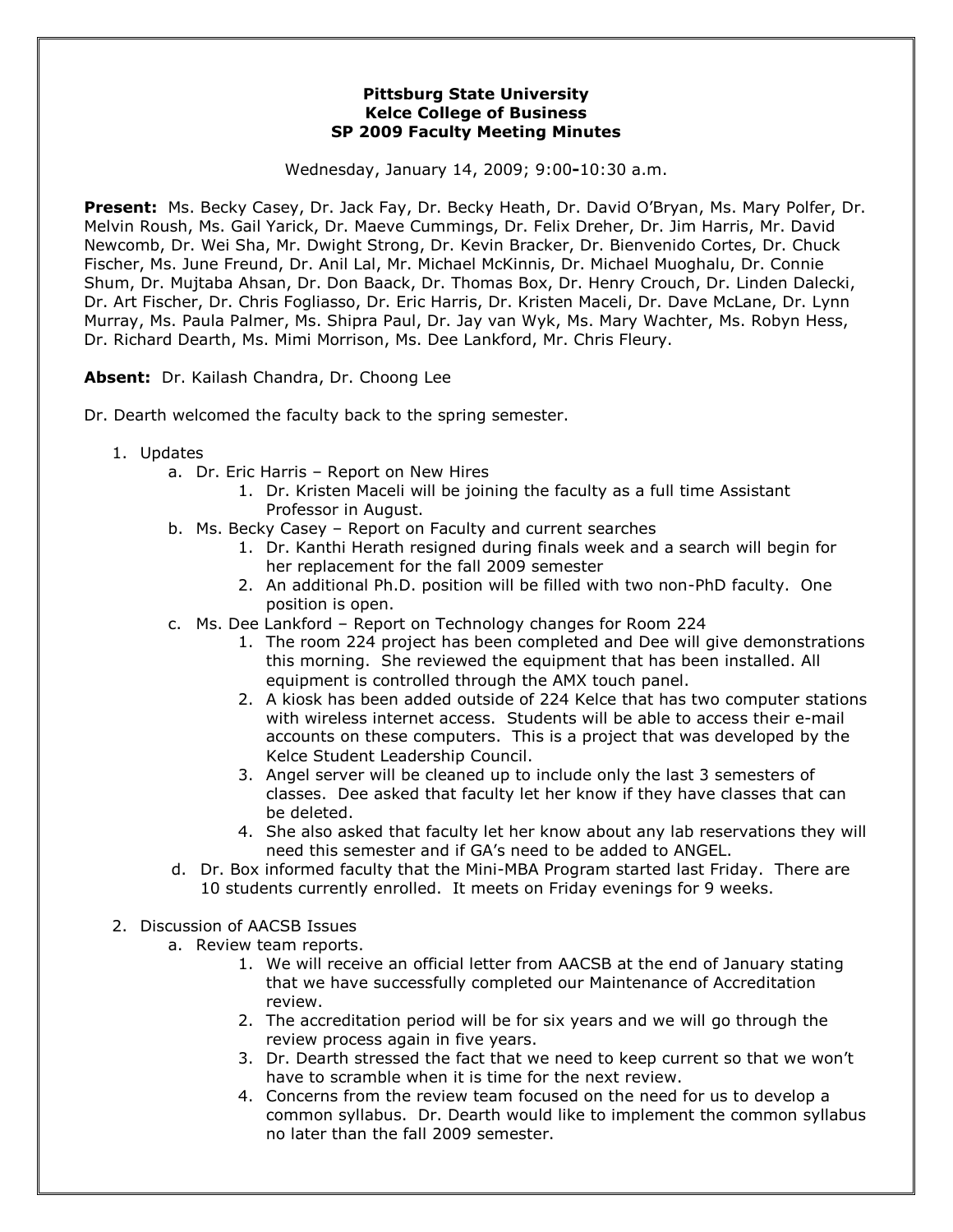- b. Establish a date for updated Vitae February 15 for SP 09. Motion was made, seconded and approved by faculty vote to use the date of Feb 15 for submission of updated faculty vitae.
- c. Establish a date for updated hard copy of publications February 15. Faculty voted and approved establishing Feb. 15 as the date for faculty to submit their hard copy of publications for the spring 2009 semester.
- d. Common Syllabus to be implemented by fall 2009
	- 1. Include whether ethical decision making is taught on the syllabus
	- 2. Goals and objectives for the course should be clearly stated in the syllabus
	- 3. Discussion followed on developing a new common syllabus or using the one that was distributed. Motion was made and seconded; vote was taken and faculty approved using the template that was distributed in December.
- e. Strategic Planning is on going.
- f. Assessment Planning is on going.
- g. New PQ standard the AACSB Team suggested that we should revise our PQ standards. We will need to reevaluate our PQ standards to develop more AACSB acceptable language for our PQ standards that will include PQ faculty authorship.
- h. Code of Student Conduct AACSB strongly recommends that schools have a Faculty, Administrator and Student Code of Conduct. We currently have faculty and administrator codes. The team recommends that a Student Code of Conduct be developed. A draft copy of the Code of Student Conduct was distributed and discussed. All students taking classes in the College of Business should know that the culture in the College is that students follow the established Student Code of Conduct. Faculty discussion points included that the Student Code of Conduct should be included in the course syllabus each semester. Faculty were requested to give input.
- i. Celebration AACSB Maintenance of Accreditation celebration reception will take place on January 29 from 4:30-6:00 in the Heritage Room of the Student Center. Dr. Dearth strongly urged all faculty to attend the celebration. Dr. Bryant will make a presentation and local media will be included.
- 3. Other Discussion items
	- a. SPEAK test policy. The SPEAK test is still recognized by the Board of Regents for international faculty and students even though the test doesn't actually exist any longer. There is a TOEFL test that can be used as well.
	- b. Weather cancellation policy. PSU policy states that individual teachers make the decision about whether to cancel courses due to inclement weather. The PSU web site will now have a banner running across the home page to inform students about impending class cancellations due to weather. Other types of class cancellations (not for inclement weather) are to be initiated through Angel or bulk e-mail to students in specific classes.
	- c. Angel Gradebook Faculty Senate is encouraging faculty to use Angel Gradebook and there will be additional training provided for faculty. Faculty will not be forced to use Angel Gradebook, but the students like to have access to Angel in each of their courses.
	- d. Legislative Post Audit will be conducted at PSU during the spring semester. This audit includes a team of people who conduct investigations as assigned by the Kansas Legislature. The task as assigned to the auditors this year is to determine if higher education is running efficiently. Faculty could expect auditors to ask for specific information from them at any point while the audit is being conducted.
	- e. Attendance by Faculty on First Contractual Day. There is now a focus on making sure that faculty are in attendance on their first contractual day of employment for each semester.
	- f. FY 2009 and FY 2010 Budget Issues
		- 1. Proposal has been made by the governor to recommend that higher education return 3% of their block grants for this fiscal year (2009) and to